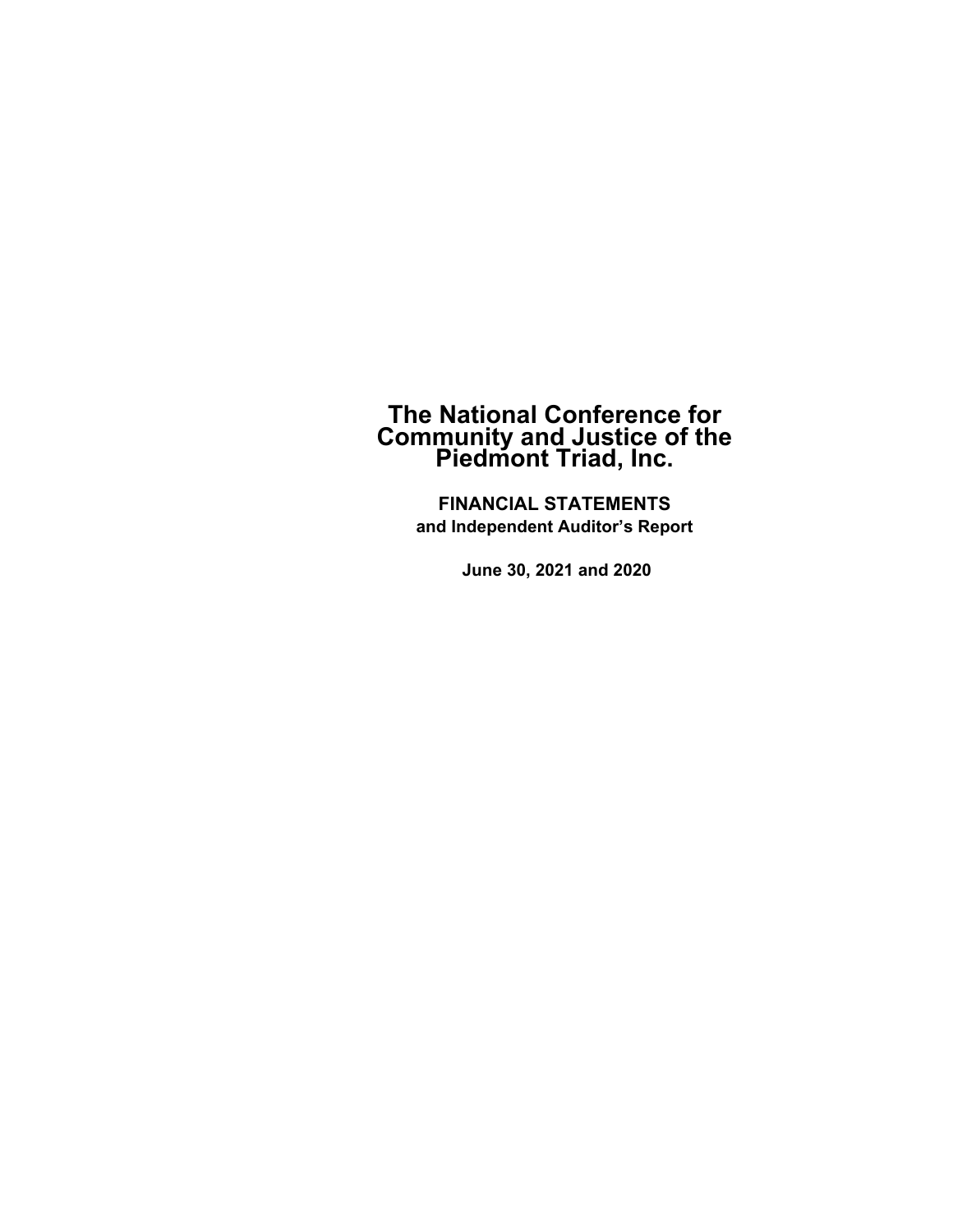

#### Leeper, Kean & Rumley, L.L.P. Certified Public Accountants and Consultants

#### **INDEPENDENT AUDITOR'S REPORT**

To the Board of Directors of The National Conference for Community and Justice of the Piedmont Triad, Inc. Greensboro, North Carolina

We have audited the accompanying financial statements of The National Conference for Community and Justice of the Piedmont Triad, Inc. (a nonprofit corporation), which comprise the statements of financial position as of June 30, 2021 and 2020, and the related statements of activities, functional expenses and cash flows for the years then ended, and the related notes to the financial statements.

#### *Management's Responsibility for the Financial Statements*

Management is responsible for the preparation and fair presentation of these financial statements in accordance with accounting principles generally accepted in the United States of America; this includes the design, implementation, and maintenance of internal control relevant to the preparation and fair presentation of financial statements that are free from material misstatement, whether due to fraud or error.

#### *Auditor's Responsibility*

Our responsibility is to express an opinion on these financial statements based on our audits. We conducted our audits in accordance with auditing standards generally accepted in the United States of America. Those standards require that we plan and perform the audit to obtain reasonable assurance about whether the financial statements are free from material misstatement.

An audit involves performing procedures to obtain audit evidence about the amounts and disclosures in the financial statements. The procedures selected depend on the auditor's judgment, including the assessment of the risks of material misstatement of the financial statements, whether due to fraud or error. In making those risk assessments, the auditor considers internal control relevant to the entity's preparation and fair presentation of the financial statements in order to design audit procedures that are appropriate in the circumstances, but not for the purpose of expressing an opinion on the effectiveness of the entity's internal control. Accordingly, we express no such opinion. An audit also includes evaluating the appropriateness of accounting policies used and the reasonableness of significant accounting estimates made by management, as well as evaluating the overall presentation of the financial statements.

We believe that the audit evidence we have obtained is sufficient and appropriate to provide a basis for our audit opinion.

#### *Opinion*

In our opinion, the financial statements referred to above present fairly, in all material respects, the financial position of The National Conference for Community and Justice of the Piedmont Triad, Inc. as of June 30, 2021 and 2020, and the changes in its net assets and its cash flows for the years then ended in accordance with accounting principles generally accepted in the United States of America.

Leeper, Kean & Rumley, L.L.P.

Greensboro, NC October 20, 2021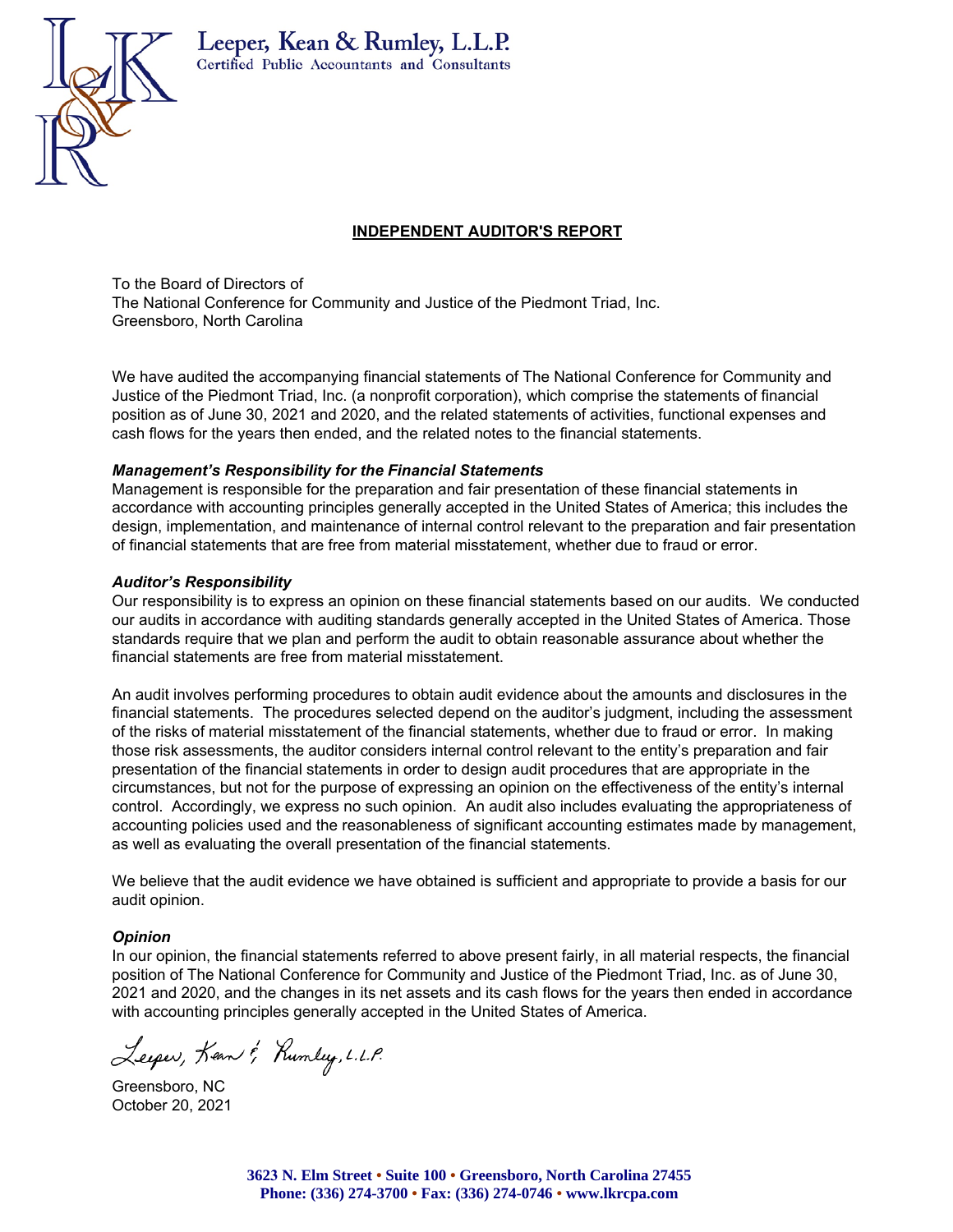#### **STATEMENTS OF FINANCIAL POSITION June 30, 2021 and 2020**

2021 2020 Current assets: Cash \$ 416,515 500,067 Pledges receivable 61,563 52,233 Prepaid expenses and other current assets 6 0 0 0 0 12,645 12,645 Total current assets 671,597 681,393 Office furniture and equipment 119,604 119,604 116,370 Less accumulated depreciation (47,488) (38,162) Net office furniture and equipment 72,116 78,208 Other assets: NCCJ Endowment fund (Note 4) 85,537 67,161 Anytown Endowment fund (Note 4) 89,785 70,496 Total other assets 175,322 137,657 Total Assets 697,258 Current liabilities: Accounts payable and accrued expenses 11,033 **13,643** Payroll protection program loan and the state of the state of the state of the state of the 67,572 Current portion of note payable 4,000 4,000 Deferred revenues 37,234 53,879 Total current liabilities 139,094 Noncurrent liability - note payable 10,397 14,397 Total liabilities 153,491 62,664 62,664 153,491 Net assets: Without donor restrictions and the state of the state of the state of the state of the state of the state of the state of the state of the state of the state of the state of the state of the state of the state of the state With donor restrictions 200,322 137,659 Total net assets 756,371 543,767 Total Liabilities and Net Assets **\$ 697,258** 819,035 697,258 **Assets Liabilities and Net Assets**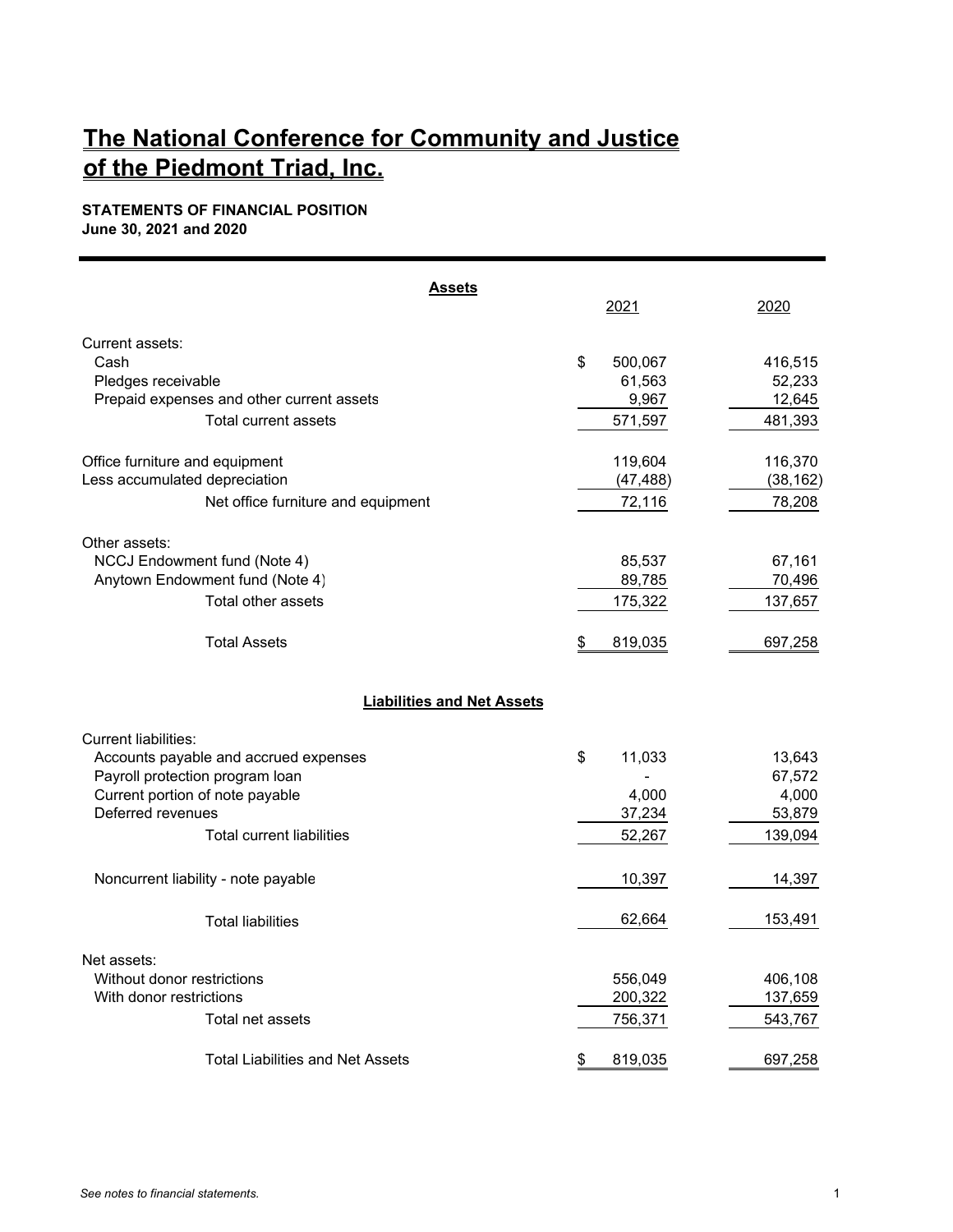#### **STATEMENTS OF ACTIVITIES**

**For the Years Ended June 30, 2021 and 2020**

|                                                                         | <b>Without Donor</b> | <b>With Donor</b> |         |
|-------------------------------------------------------------------------|----------------------|-------------------|---------|
|                                                                         | Restrictions         | Restrictions      | Total   |
| Revenues (including in-kind):                                           |                      |                   |         |
| Campaigns and contributions:<br>Citation Dinner, net of costs of direct |                      |                   |         |
| benefit to donors of \$12,162 and                                       |                      |                   |         |
| \$43,934 in 2021 and 2020, respectively                                 | \$<br>309,592        |                   | 309,592 |
| Campaigns                                                               | 80,274               |                   | 80,274  |
| Grants and other contributions                                          | 94,938               |                   | 94,938  |
| Paycheck Protection Program income (Note 8)                             | 67,572               |                   | 67,572  |
| Other income (loss), net                                                | 511                  | 39,963            | 40,474  |
| Total campaigns and contributions                                       | 552,887              | 39,963            | 592,850 |
|                                                                         |                      |                   |         |
| Program income:                                                         |                      |                   |         |
| Anytown Programming                                                     | 63,268               |                   | 63,268  |
| Youth Programming                                                       | 76,440               | 25,000            | 101,440 |
| <b>Adult Programming</b>                                                | 28,575               |                   | 28,575  |
| Total program income                                                    | 168,283              | 25,000            | 193,283 |
| Net assets released from restrictions                                   | 2,300                | (2,300)           |         |
| <b>Total revenues</b>                                                   | 723,470              | 62,663            | 786,133 |
| Program expenses (including in-kind):                                   |                      |                   |         |
| Anytown Programming                                                     | 41,600               |                   | 41,600  |
| Youth Programming                                                       | 95,168               |                   | 95,168  |
| <b>Adult Programming</b>                                                | 267,853              |                   | 267,853 |
| Total program expenses                                                  | 404,621              |                   | 404,621 |
| General and administrative                                              | 93,500               |                   | 93,500  |
| Fundraising (including in-kind)                                         | 75,408               |                   | 75,408  |
| <b>Total expenses</b>                                                   | 573,529              |                   | 573,529 |
| Change in net assets                                                    | 149,941              | 62,663            | 212,604 |
| Net assets at beginning of year                                         | 406,108              | 137,659           | 543,767 |
| Net assets at end of year                                               | 556,049<br>\$        | 200,322           | 756,371 |

*-Continued-*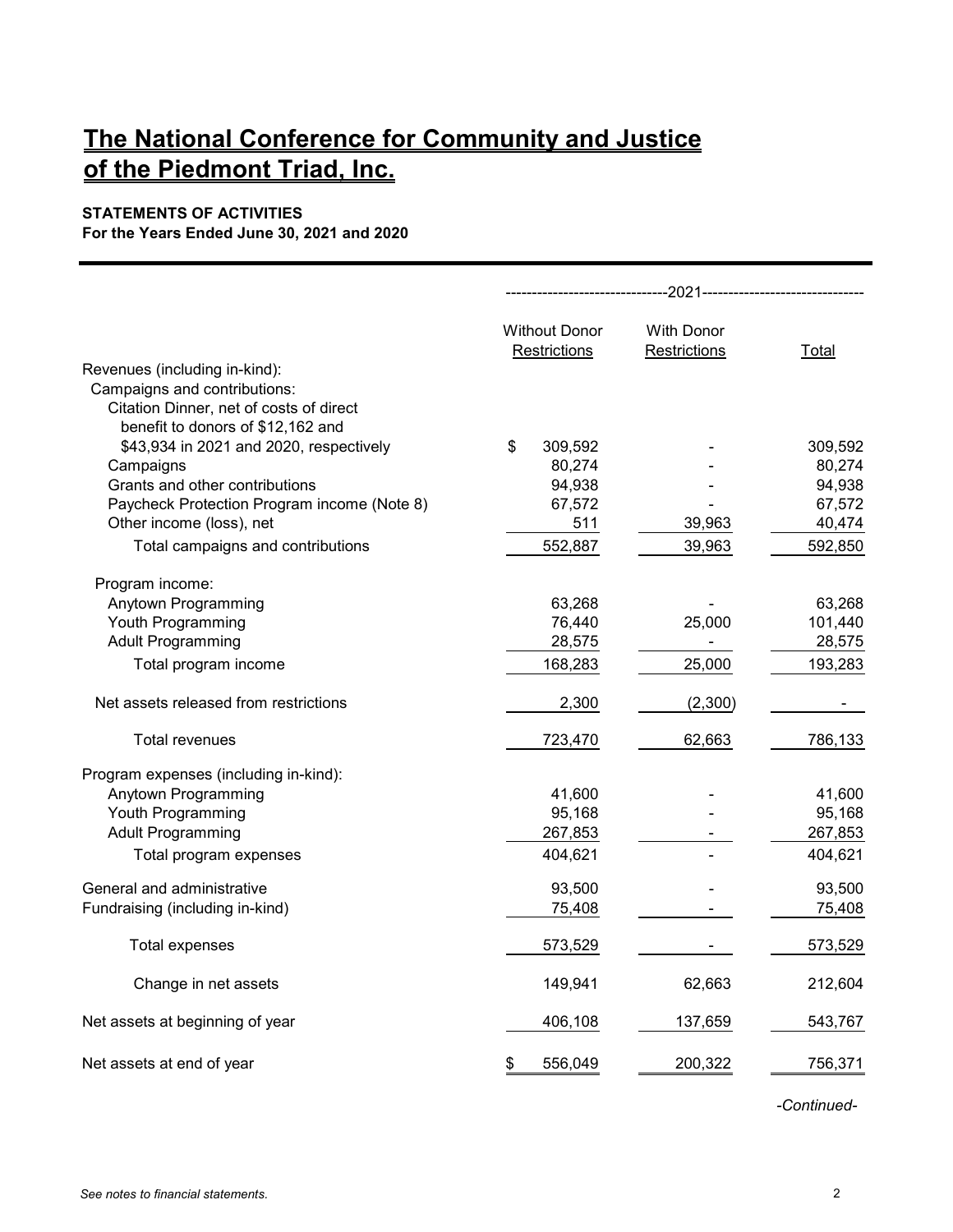#### **STATEMENTS OF ACTIVITIES - CONTINUED For the Years Ended June 30, 2021 and 2020**

|                                         | <b>Without Donor</b> | <b>With Donor</b> |         |
|-----------------------------------------|----------------------|-------------------|---------|
|                                         | Restrictions         | Restrictions      | Total   |
| Revenues (including in-kind):           |                      |                   |         |
| Campaigns and contributions:            |                      |                   |         |
| Citation Dinner, net of costs of direct |                      |                   |         |
| benefit to donors of \$43,934 and       |                      |                   |         |
| \$55,428 in 2020 and 2019, respectively | 330,225<br>\$        |                   | 330,225 |
| Campaigns                               | 65,161               |                   | 65,161  |
| Grants and other contributions          | 32,528               |                   | 32,528  |
| <b>Endowment contributions</b>          |                      | 48,553            | 48,553  |
| Other income (loss), net                | 69,347               | (4, 401)          | 64,946  |
| Total campaigns and contributions       | 497,261              | 44,152            | 541,413 |
| Program income:                         |                      |                   |         |
| Anytown Programming                     | 130,859              |                   | 130,859 |
| Youth Programming                       | 35,501               |                   | 35,501  |
| <b>Adult Programming</b>                | 4,586                |                   | 4,586   |
| Total program income                    | 170,946              |                   | 170,946 |
| Net assets released from restrictions   | (14,999)             | 14,999            |         |
| Total revenues                          | 653,208              | 59,151            | 712,359 |
| Program expenses (including in-kind):   |                      |                   |         |
| Anytown Programming                     | 133,199              |                   | 133,199 |
| Youth Programming                       | 121,342              |                   | 121,342 |
| <b>Adult Programming</b>                | 210,164              |                   | 210,164 |
| Total program expenses                  | 464,705              |                   | 464,705 |
| General and administrative              | 90,649               |                   | 90,649  |
| Fundraising (including in-kind)         | 93,456               |                   | 93,456  |
| <b>Total expenses</b>                   | 648,810              |                   | 648,810 |
| Change in net assets                    | 4,398                | 59,151            | 63,549  |
| Net assets at beginning of year         | 401,710              | 78,508            | 480,218 |
| Net assets at end of year               | 406,108<br>\$        | 137,659           | 543,767 |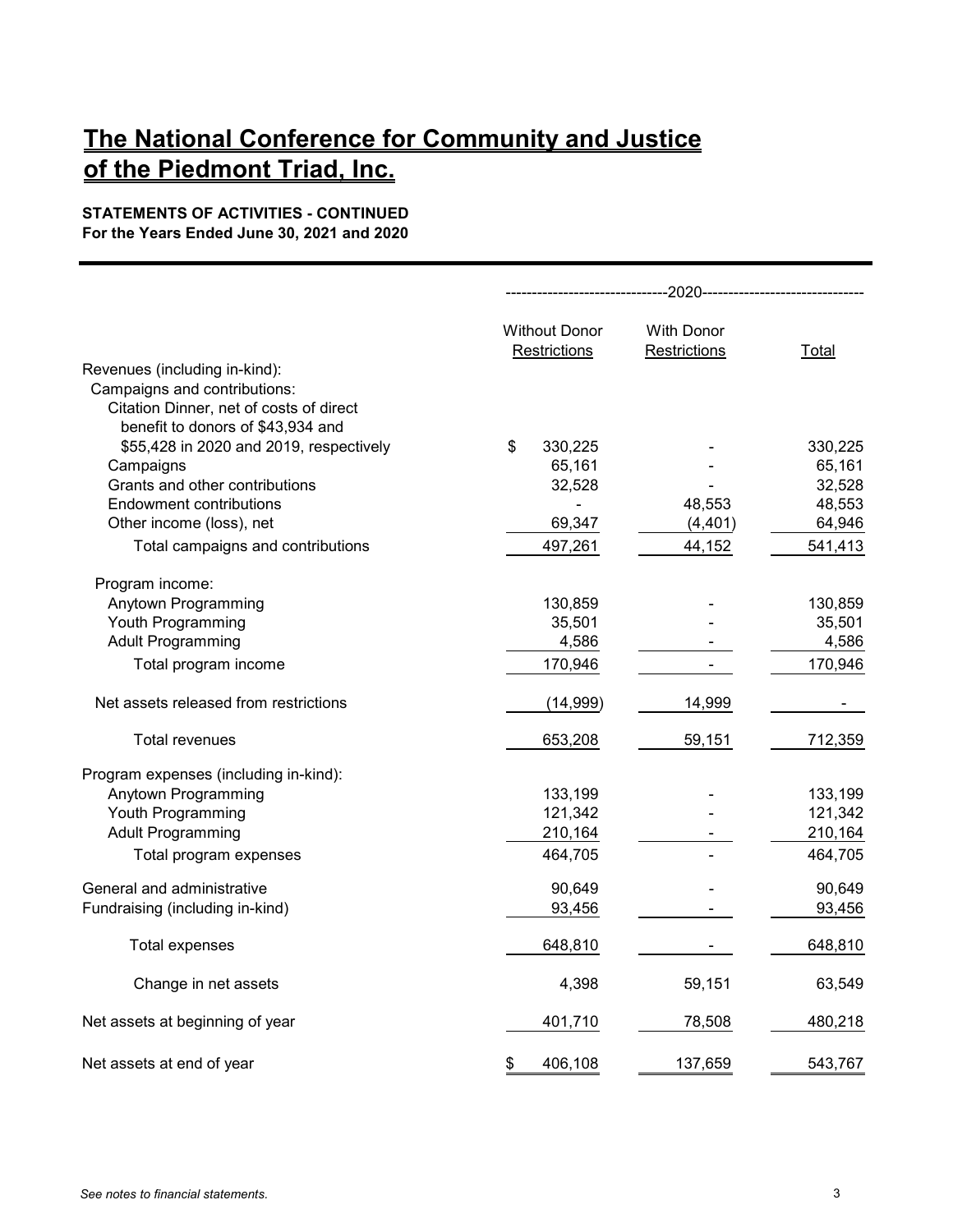**STATEMENTS OF FUNCTIONAL EXPENSES For the Years Ended June 30, 2021 and 2020**

|                              |                        |                         | .2021.               |                               |             |         |
|------------------------------|------------------------|-------------------------|----------------------|-------------------------------|-------------|---------|
|                              |                        | <b>Program Expenses</b> |                      |                               |             |         |
|                              | Anytown<br>Programming | Youth<br>Programming    | Adult<br>Programming | General and<br>Administrative | Fundraising | Total   |
| Direct program costs         | \$<br>7.291            | 3.311                   | 13.677               |                               |             | 24.279  |
| Allocated costs:             |                        |                         |                      |                               |             |         |
| Payroll and related costs    | 28.973                 | 74.999                  | 191.482              | 80.621                        | 45.362      | 421,437 |
| Occupancy & equipment        | 2.669                  | 6.908                   | 17,638               | 7.426                         | 4.178       | 38,819  |
| Administrative               | 1.290                  | 3.339                   | 8.524                | 3.589                         | 2.019       | 18.761  |
| Professional fees            | 618                    | 1.600                   | 4.086                | 1.720                         | 968         | 8.992   |
| Communications & development | 759                    | 2,486                   | 9.721                | 144                           | 8,774       | 21,884  |
| <b>Citation Dinner</b>       |                        | 2,525                   | 22,725               |                               | 14,107      | 39,357  |
| Total expenses               | 41,600                 | 95,168                  | 267,853              | 93,500                        | 75,408      | 573,529 |

|                              | .2020. |                        |                         |                      |                               |             |         |
|------------------------------|--------|------------------------|-------------------------|----------------------|-------------------------------|-------------|---------|
|                              |        |                        | <b>Program Expenses</b> |                      |                               |             |         |
|                              |        | Anytown<br>Programming | Youth<br>Programming    | Adult<br>Programming | General and<br>Administrative | Fundraising | Total   |
| Direct program costs         | \$     | 52.505                 | 9.374                   | 1.970                |                               |             | 63.849  |
| Allocated costs:             |        |                        |                         |                      |                               |             |         |
| Payroll and related costs    |        | 68.627                 | 89.894                  | 129.062              | 78.179                        | 45.598      | 411,360 |
| Occupancy & equipment        |        | 5.922                  | 7.757                   | 11.137               | 6.746                         | 3.935       | 35.497  |
| Administrative               |        | 3.200                  | 4.192                   | 6.019                | 3.646                         | 2.126       | 19,183  |
| Professional fees            |        | 1.757                  | 2.302                   | 3.305                | 2.002                         | 1.168       | 10.534  |
| Communications & development |        | 1.188                  | 2.150                   | 7.618                | 76                            | 9.615       | 20.647  |
| <b>Citation Dinner</b>       |        |                        | 5,673                   | 51,053               |                               | 31,014      | 87,740  |
| Total expenses               |        | 133.199                | 121.342                 | 210.164              | 90.649                        | 93.456      | 648.810 |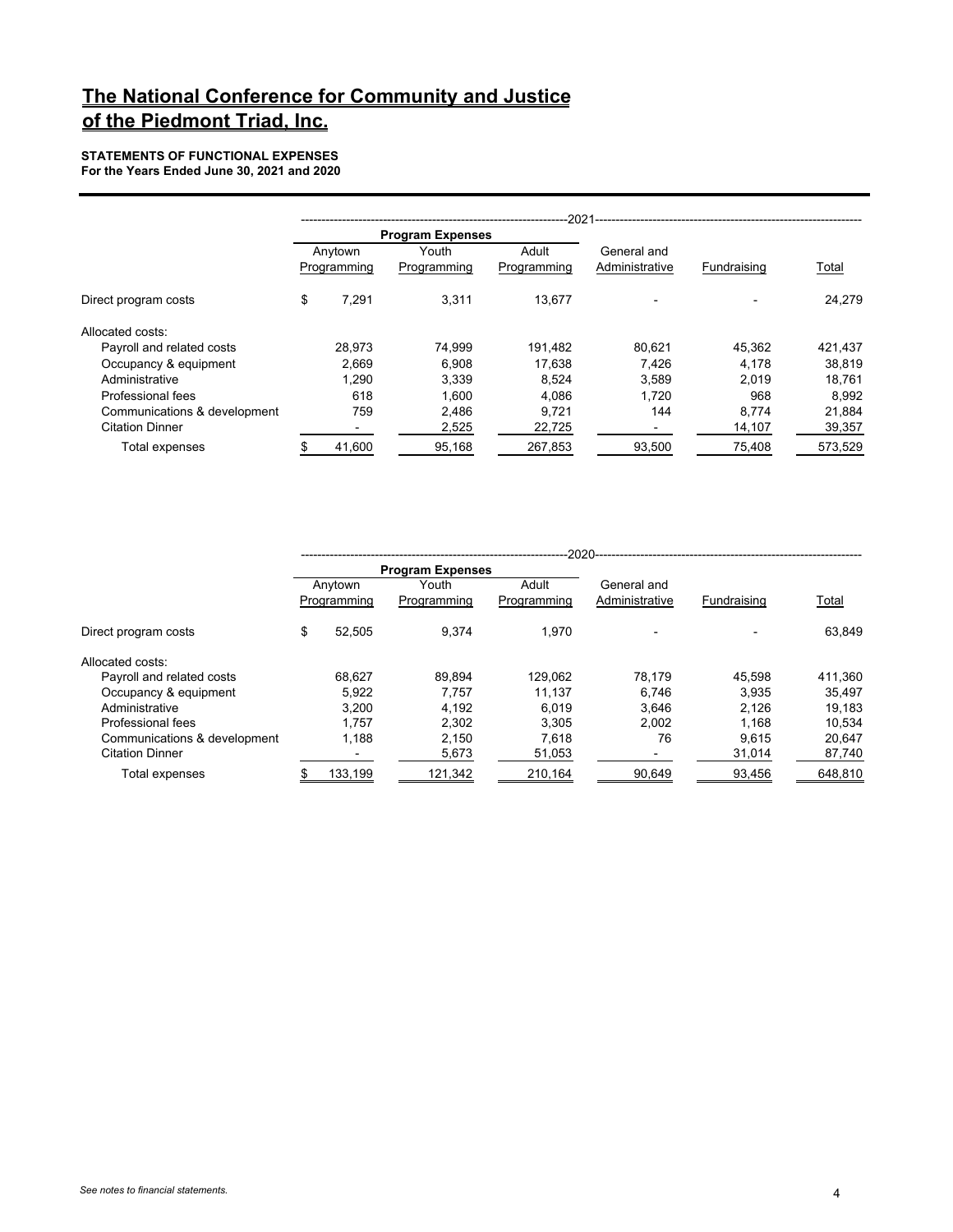#### **STATEMENTS OF CASH FLOWS**

**For the Years Ended June 30, 2021 and 2020**

| Increase (Decrease) in Cash                               |               |           |
|-----------------------------------------------------------|---------------|-----------|
|                                                           | 2021          | 2020      |
| Operating activities:                                     |               |           |
| Change in net assets                                      | \$<br>212,604 | 63,549    |
| Adjustments to reconcile change in net assets to net cash |               |           |
| provided by operating activities:                         |               |           |
| Depreciation                                              | 10,326        | 6,633     |
| Net unrealized (gains) losses on endowment fund           | (37,665)      | 8,854     |
| Noncash donation of rugs                                  |               | (61,085)  |
| Noncash forgiveness of payroll protection program loan    | (67, 572)     |           |
| (Increase) decrease in related assets:                    |               |           |
| Pledges receivable                                        | (9, 330)      | 72,050    |
| Prepaid expenses and other current assets                 | 2,678         | (2,738)   |
| Decrease in related liabilities:                          |               |           |
| Accounts payable and accrued expenses                     | (2,610)       | (49, 755) |
| Deferred revenues                                         | (16, 645)     | (10, 836) |
| Net cash provided by operating activities                 | 91,786        | 26,672    |
| Investing activities:                                     |               |           |
| Purchases of office furniture and equipment               | (4, 234)      |           |
| Contributions to endowment fund                           |               | (48, 553) |
| Net cash used in investing activities                     | (4, 234)      | (48, 553) |
| Financing activities:                                     |               |           |
| Payment on note payable                                   | (4,000)       | (8,000)   |
| Proceeds from payroll protection loan                     |               | 67,572    |
| Net cash provided by (used in) financing activities       | (4,000)       | 59,572    |
| Net increase in cash                                      | 83,552        | 37,691    |
| Cash at beginning of year                                 | 416,515       | 378,824   |
| Cash at end of year                                       | \$<br>500,067 | 416,515   |
|                                                           |               |           |

#### **Other Disclosures**

Rugs donated to NCCJ at the fair market value of \$61,085 as of June 30, 2020, are a noncash investing activity.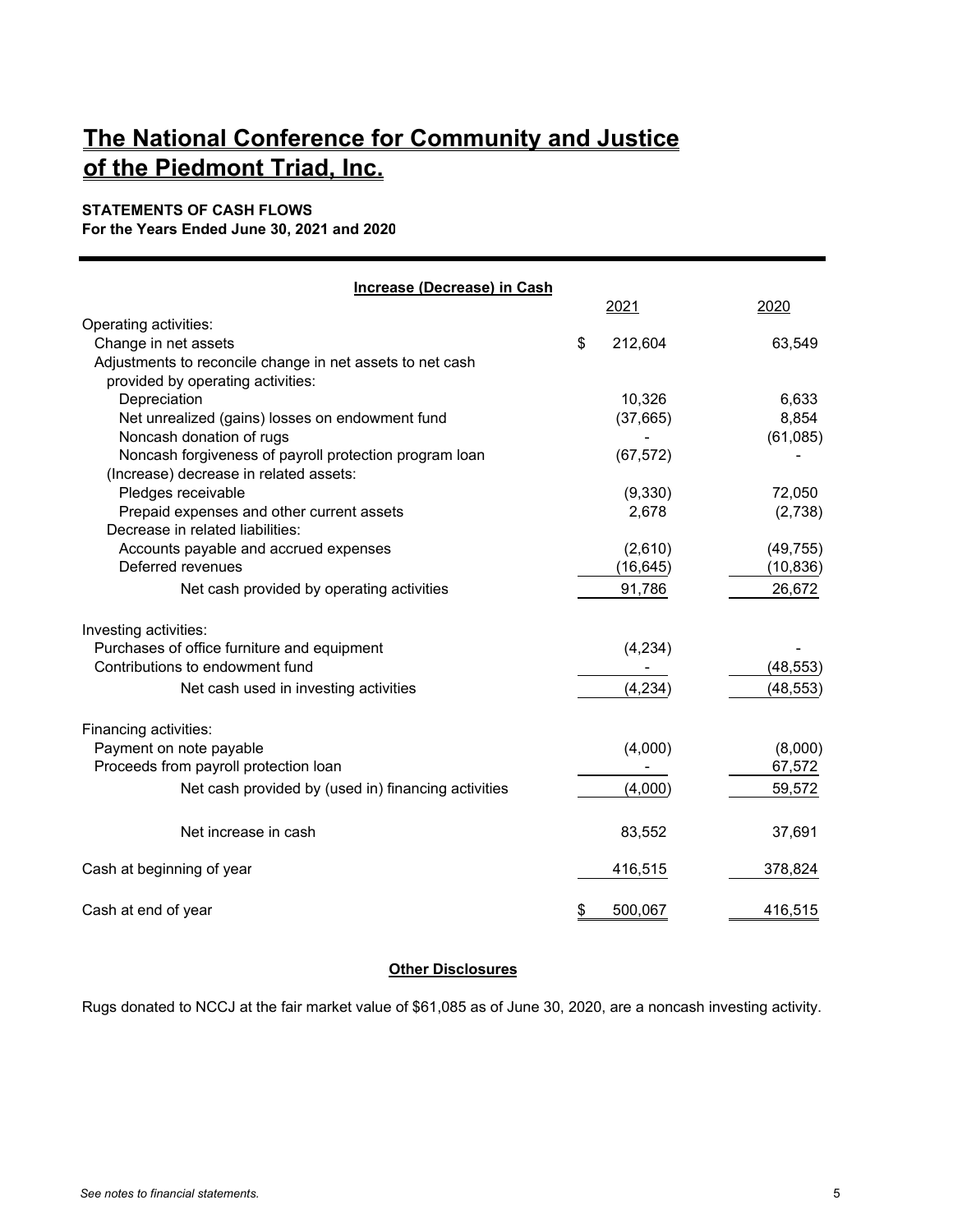#### **NOTES TO FINANCIAL STATEMENTS**

**For the Years Ended June 30, 2021 and 2020** 

#### **(1) Nature of Operations**

The National Conference for Community and Justice of the Piedmont Triad, Inc. ("NCCJ") was incorporated on August 3, 2005 as a nonprofit human relations organization dedicated to fighting bias, bigotry and racism. NCCJ promotes understanding and respect among all races, religions and cultures through advocacy, dialogue and education in North Carolina.

#### **(2) Summary of Significant Accounting Policies**

- **(a) Method of Accounting** NCCJ uses the accrual method of accounting whereby revenues are recorded when earned or awarded, and expenses are recorded as incurred.
- **(b) Financial Statement Presentation** NCCJ reports information regarding its financial position and activities according to the two classes of net assets: net assets with donor restrictions and net assets without donor restrictions – depending on the existence and/or nature of any donor restrictions.

Campaigns, grants and contributions of cash and other assets are reported as net assets with donor restrictions if they are received with donor restrictions that limit the use of the donated assets. When a donor restriction expires, that is, when a stipulated time or purpose restriction is accomplished, net assets with donor restrictions are reclassified to net assets without donor restrictions and reported in the statements of activities as net assets released from restrictions. Contributions received with donor restrictions that are satisfied in the same year as received are classified as net assets without donor restrictions in the statements of activities.

Unconditional promises, or pledges, to give (contributions) are recognized as revenues in the year received and as assets or decreases of liabilities, depending on the form of the benefits received. Donor-restricted pledges are reported as increases in net assets with donor restrictions depending on the nature of the restrictions.

- **(c) Cash** NCCJ maintains its cash at two financial institutions. The accounts at these institutions are insured by the Federal Deposit Corporation up to \$250,000. Whenever cash balances exceed the amount insured, there is a risk of monetary loss.
- **(d) Pledges Receivable** Pledges receivable represent valid pledges and are reported at their estimated net realizable value. The majority of pledges receivable are due from corporations, foundations and individuals who, historically, have reliable giving histories with NCCJ. Due to the uncertainties in the current economy, it is at least reasonably possible that all pledges will not be collected and if certain amounts are deemed uncollectible by management, they would be charged to expense when that determination is made. No allowance for uncollectible pledges has been provided based on management's evaluation of potential uncollectible pledges receivable at June 30, 2021 and 2020 .
- **(e) Deferred Revenues** Deferred revenues are income for the annual Citation Dinner, Anytown camp fees and other school fees and are recognized in the period to which the expenses relate.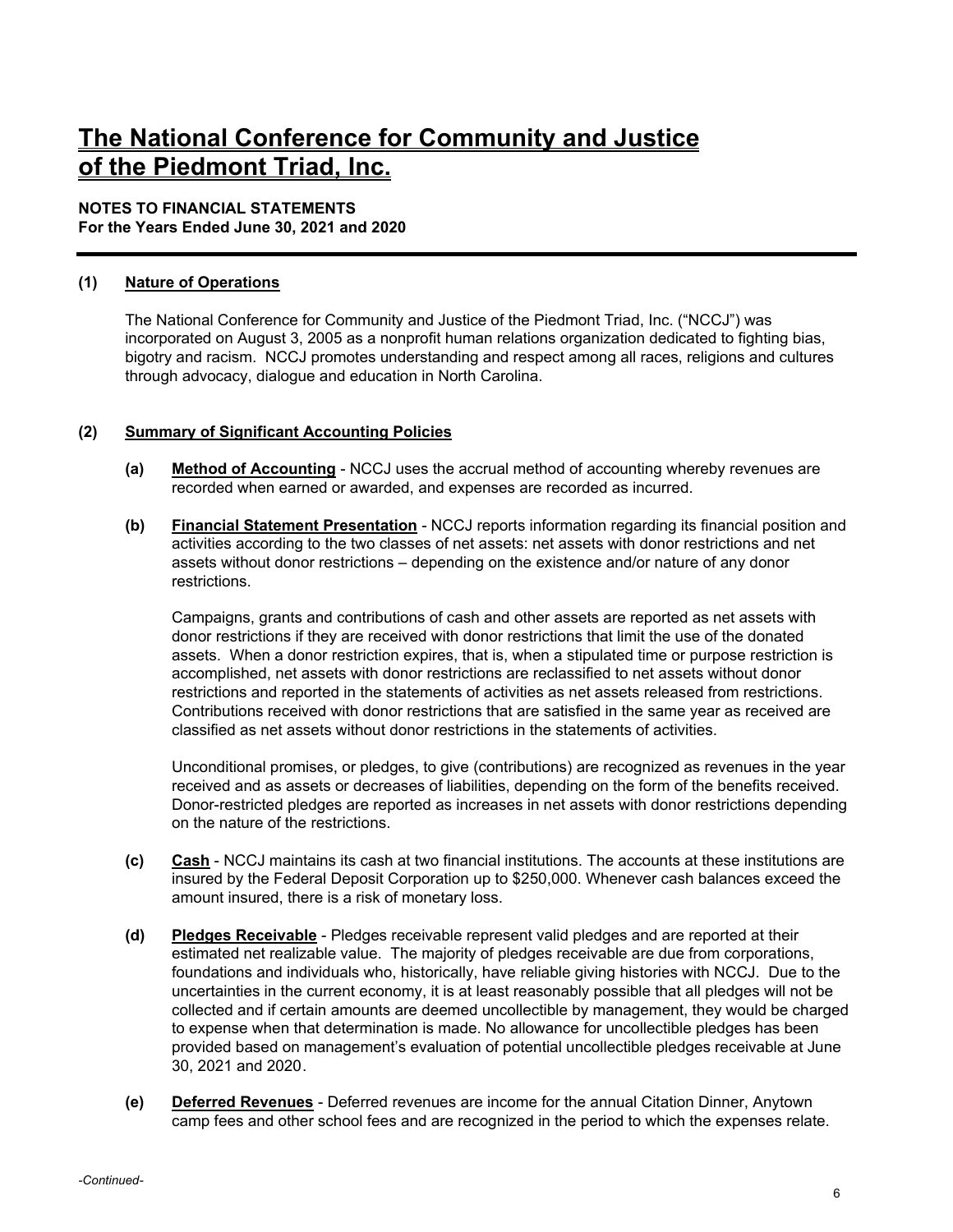#### **NOTES TO FINANCIAL STATEMENTS For the Years Ended June 30, 2021 and 2020**

- **(f) Office Furniture and Equipment** Office furniture and equipment are stated at cost unless contributed in-kind, then an estimate of fair value is determined. Depreciation is computed by the straight-line method over the estimated useful lives of the assets, generally five to ten years. All replacements, maintenance and repairs and minor renewals and betterments less than \$500 are expensed. Major renewals and betterments are charged to office furniture and equipment. Upon disposition or retirement of an asset, the cost and accumulated depreciation is removed from the accounts and any gain or loss is reflected in the statements of activities.
- **(g) Donations In-Kind** If services, supplies and other assets are donated they are recognized at their estimated fair market value and are capitalized if necessary or expensed as utilized. Such amounts, which are included in the accompanying statements of activities, totaled \$33,098 and \$123,242 for the years ended June 30, 2021 and 2020, respectively.

The donated services, supplies and other assets were allocated among the following categories:

|                              | 2021        | 2020           |
|------------------------------|-------------|----------------|
| <b>Citation Dinner</b>       | 20,000<br>S | 47,500         |
| <b>Adult Programming</b>     | 12,500      |                |
| Anytown                      | 598         | 11,307         |
| Youth Programming            |             | 3,350          |
| Office furniture & equipment |             | 61,085         |
| Total                        | 33.098      | <u>123,242</u> |

A substantial number of unpaid volunteers have made significant contributions of their time to NCCJ's programs and supporting services. The value of this donated time is not reflected in the financial statements since it is not susceptible to objective valuation.

- **(h) Functional Allocation of Expenses** The costs of programs and supporting services are reported on a functional basis in the statements of activities. This requires the allocation of indirect costs among the various programs and supporting services based on estimates made by management. The majority of the expenses are allocated based on employee time and space allocations.
- **(i) Use of Estimates** The preparation of financial statements in conformity with accounting principles generally accepted in the United States of America requires management to make estimates and assumptions that affect the reported amount of assets and liabilities and disclosure of contingent assets and liabilities at the date of the financial statements and the reported amounts of revenues and expenses during the reporting period. Actual results could differ from those estimates.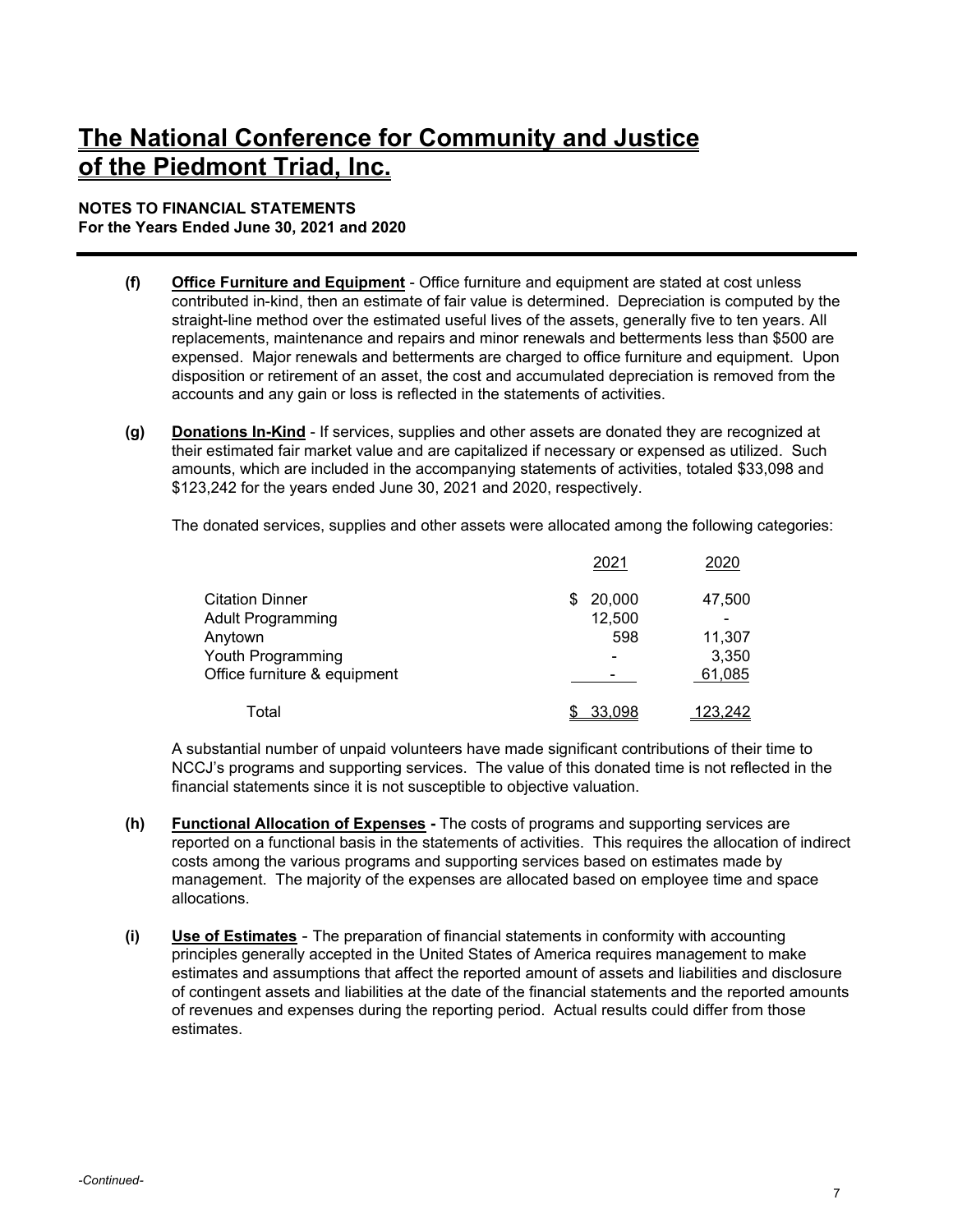#### **NOTES TO FINANCIAL STATEMENTS For the Years Ended June 30, 2021 and 2020**

**(j) Income Taxes** - NCCJ is exempt from income taxes under Section 501(c)(3) of the Internal Revenue Code. Accordingly, no provision for income taxes has been made in the accompanying financial statements.

Accounting principles generally accepted in the United States of America require management to evaluate tax positions taken by NCCJ and recognize a tax liability or asset if NCCJ has taken an uncertain position that more likely than not would not be sustained upon examination by taxing authorities. Management has analyzed the tax positions taken and has concluded that as of June 30, 2021 and 2020, there are no uncertain positions taken or expected to be taken that would require recognition of a liability or asset or disclosure in the financial statements. NCCJ is not currently under examination for any tax periods. NCCJ, by expiration of the statute of limitations, is generally no longer subject to examination by taxing authorities for the fiscal years ending June 30, 2017 or earlier.

#### **(3) Fair Value Measurements**

NCCJ utilizes fair value measurements to record certain assets and liabilities and to determine fair value disclosures. Fair value is the amount that would be received to sell an asset, or paid to settle a liability, in an orderly transaction between market participants at the measurement date. Professional standards establish a fair value hierarchy that prioritizes the inputs to valuation techniques used to measure fair value. This hierarchy consists of three broad levels: Level 1 inputs consist of unadjusted quoted prices in active markets for identical assets and have the highest priority, Level 2 inputs are inputs other than quoted prices included within Level 1 that are observable and Level 3 inputs have the lowest priority and are unobservable inputs of market activity.

The endowment funds are invested in marketable securities and their value is determined based on quoted market prices in active markets. However, the endowment funds are held by a third party, the Community Foundation of Greater Greensboro ("CFGG"),and are included in investment pools with other funds held by CFGG. Since the value of the underlying investments are not readily available to NCCJ, which is the trustee, the endowment funds have been classified as Level 2 assets.

#### **(4) Endowment Funds**

NCCJ follows the Uniform Prudent Management of Institutional Funds Act of 2006 ("UPMIFA") as enacted by the State of North Carolina on March 19, 2009 ("SPMIFA") and its own governing documents.

The Board of Directors of NCCJ has interpreted the enacted versions of SPMIFA as requiring the preservation of the fair value of the original gift as of the gift date of the donor-restricted endowment funds, absent explicit donor stipulations to the contrary. As a result of this interpretation, NCCJ classifies as net assets with donor restrictions (a) the original value of gifts donated to the endowments, (b) the original value of subsequent gifts to the endowments, and (c) accumulations to the endowments made in accordance with the direction of the applicable donor gift instrument at the time the accumulations are added to the funds.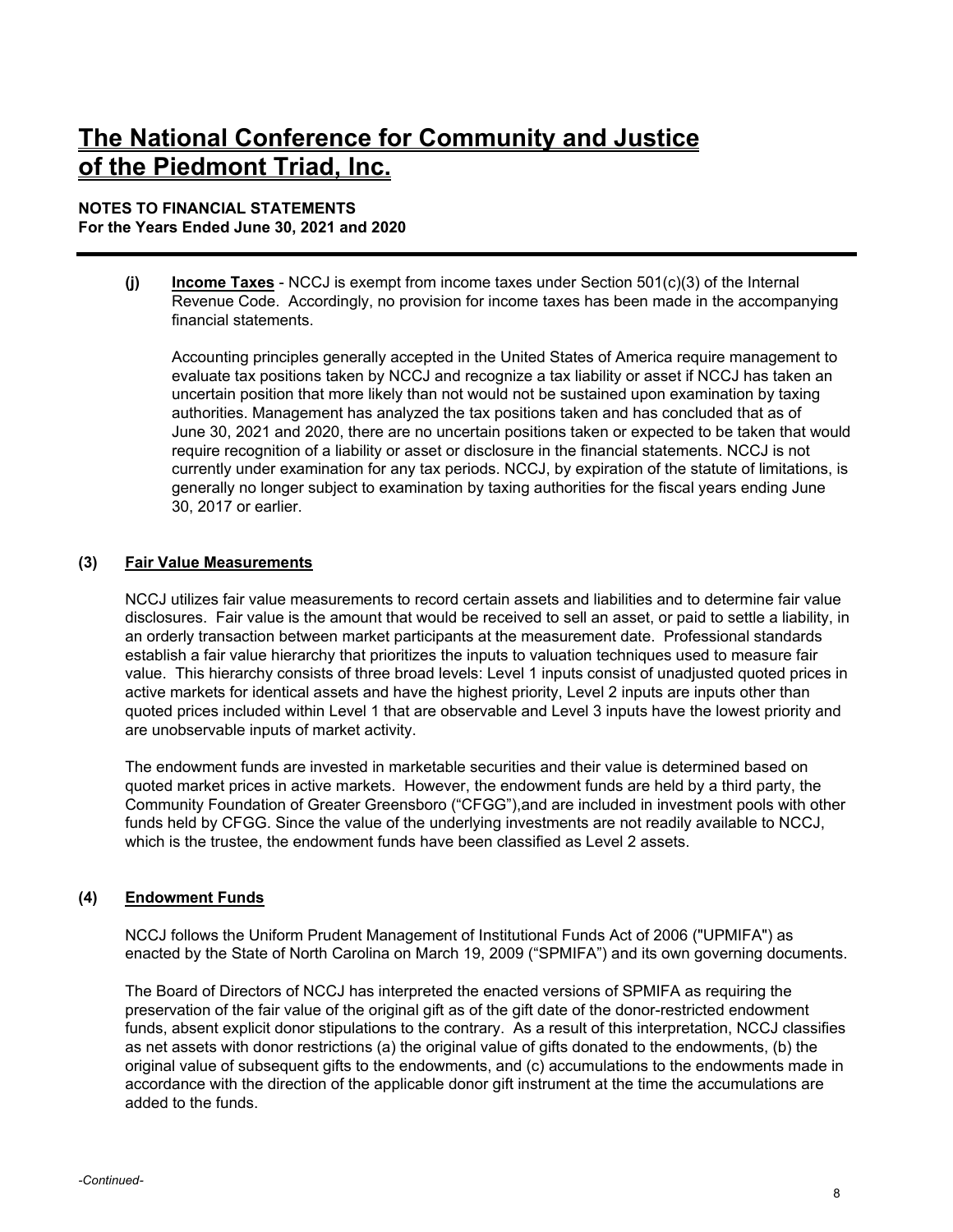#### **NOTES TO FINANCIAL STATEMENTS For the Years Ended June 30, 2021 and 2020**

Under the terms of the agreements, CFGG manages the funds to protect the value of the principal. The principal value on June 30, 2021 and 2020 was \$53,263. The NCCJ endowment was established with restrictions to ensure that resources would be available to provide for the purposes of NCCJ in perpetuity. On an annual basis, CFGG makes a distribution calculated by multiplying the target payout percentage, as determined by CFGG, times the average of the fair market value of the endowments on the following five dates: the first business day of the year and the last business day of each quarter. The distributions are unrestricted and available for NCCJ's discretion. NCCJ can withdraw all or a portion of the endowments provided that a majority of the governing boards of NCCJ and CFGG approve of the withdrawal.

Changes in the NCCJ Endowment fund net assets with restrictions for the years ended June 30, 2021 and 2020 were as follows:

|                                                                                          | <u>Lotal</u>                |
|------------------------------------------------------------------------------------------|-----------------------------|
| NCCJ Endowment fund net assets, June 30, 2019<br>Investment returns:                     | \$<br>72,958                |
| Interest and dividends<br>Net realized and unrealized losses<br>Total investment returns | 1.811<br>(3,883)<br>(2,071) |
| Distributions (Grants)<br>Investment fees                                                | (2,741)<br>'984`            |
| NCCJ Endowment fund net assets, June 30, 2020<br>Investment returns:                     | 67,161                      |
| Interest and dividends<br>Net realized and unrealized gains<br>Total investment returns  | 1,196<br>18,302<br>19,498   |
| Investment fees                                                                          | (1.122)                     |
| NCCJ Endowment fund net assets, June 30, 2021                                            | 85.5                        |

 $\pm 1$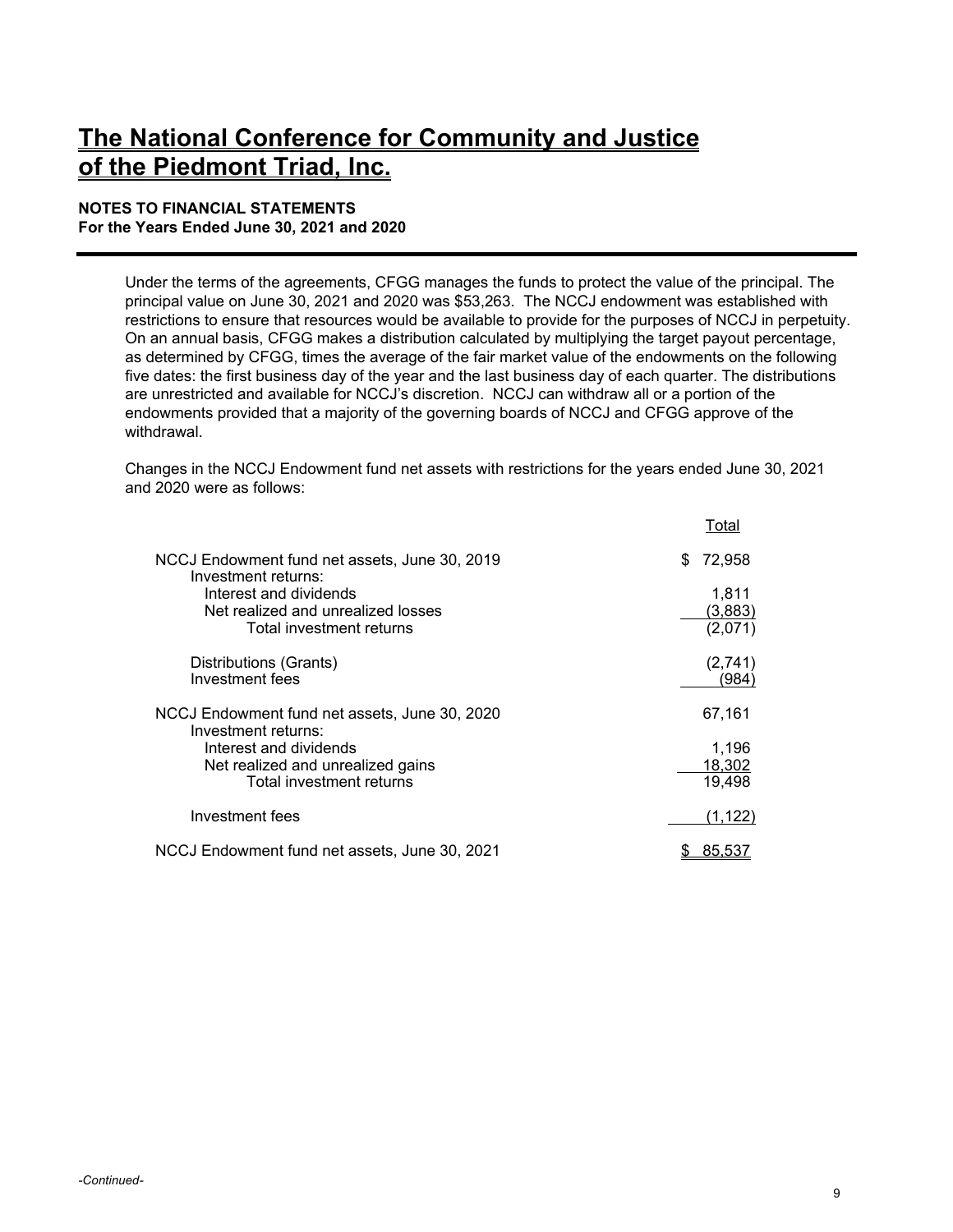#### **NOTES TO FINANCIAL STATEMENTS For the Years Ended June 30, 2021 and 2020**

On June 5, 2019, NCCJ established the Anytown endowment fund with an initial balance of \$25,000 which is also managed by CFGG. The purpose of the board established fund is to cover expenses related to Anytown branded programming. The terms of the Anytown endowment fund are essentially the same as the NCCJ endowment. The principal value on June 30, 2021 and 2020 was \$73,553.

Changes in the Anytown Endowment fund net assets with restrictions for the years ended June 30, 2021 and 2020 were as follows:

| Anytown Endowment fund net assets, June 30, 2019                                                                | \$<br>25,000               |
|-----------------------------------------------------------------------------------------------------------------|----------------------------|
| <b>Contributions Received</b>                                                                                   | 48,553                     |
| Investment returns:<br>Interest and dividends<br>Net realized and unrealized losses<br>Total investment returns | 1,192<br>(3.522)<br>(2,071 |
| Investment fees                                                                                                 | (727)                      |
| Anytown Endowment fund net assets, June 30, 2020                                                                | 70,496                     |
| Investment returns:<br>Interest and dividends<br>Net realized and unrealized gains<br>Total investment returns  | 1,256<br>19.211<br>20,467  |
| Investment fees                                                                                                 | (1,178)                    |
| Anytown Endowment fund net assets, June 30, 2021                                                                | 89.785                     |

From time to time, the fair value of assets associated with individual donor-restricted endowment funds may fall below the level that the donor or SPMIFA requires NCCJ to retain as funds of perpetual duration. These deficiencies result primarily from unfavorable market fluctuations that occur during the year.

The value, liquidity and related income of the securities held by the endowment funds are sensitive to changes in economic conditions, including real estate value, delinquencies or defaults, or both, and may be adversely affected by shifts in the market's perception of the issuers and changes in interest rates.

#### **(5) Retirement Plan**

NCCJ has a Simple IRA plan which covers all employees meeting certain eligibility requirements. The plan provides that NCCJ will match dollar for dollar an employee's contribution to the plan at the rate of up to 3% of an employee's compensation. NCCJ contributed \$11,789 and \$7,196 to the plan for the years ended June 30, 2021 and 2020, respectively.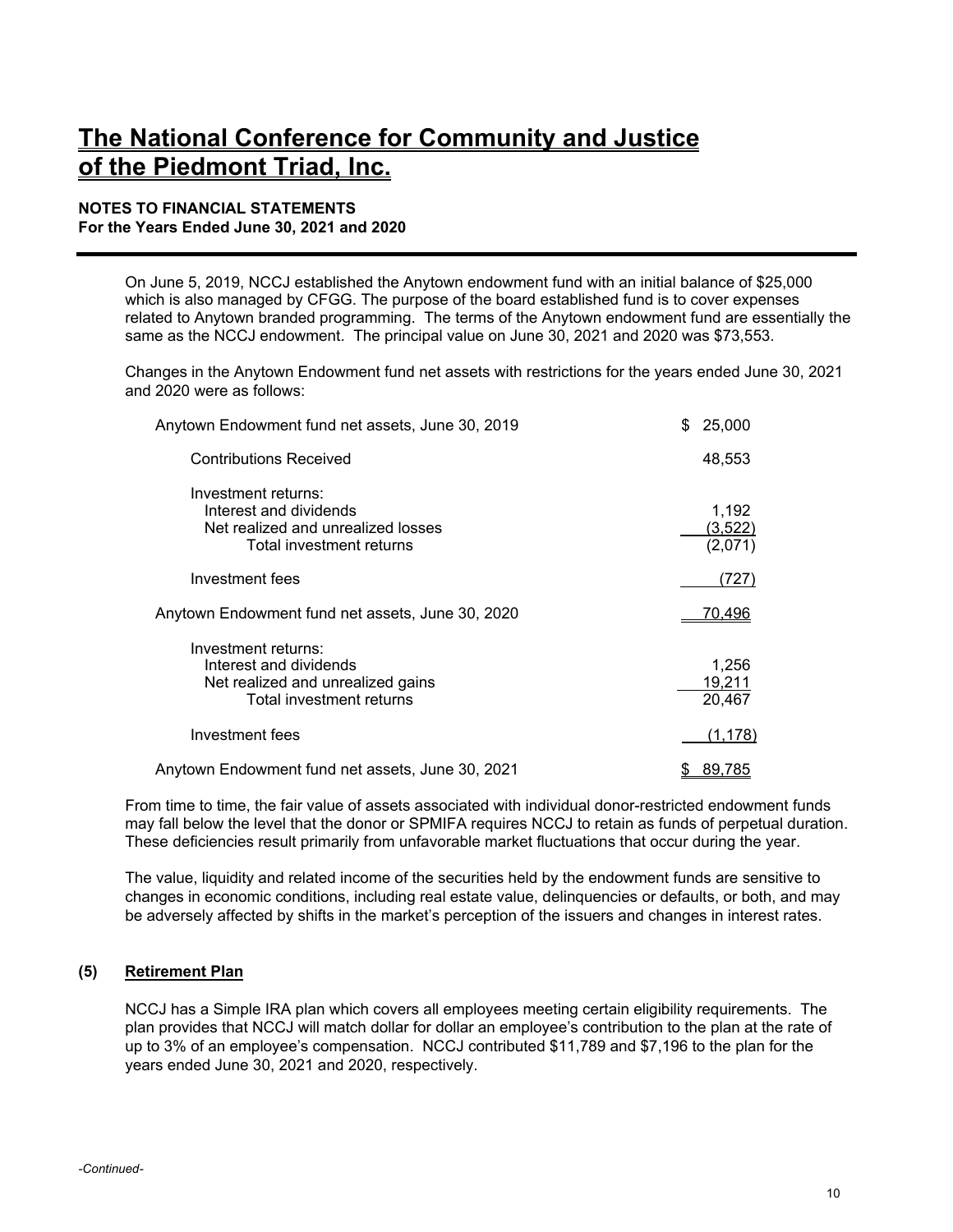#### **NOTES TO FINANCIAL STATEMENTS**

**For the Years Ended June 30, 2021 and 2020** 

#### **(6) Lease Commitments**

NCCJ had a non-cancelable lease for office space which expired May 2018. The lease is in the renegotiation process and NCCJ is making payments of \$1,578 on a month-to-month basis. NCCJ also replaced an operating lease for office equipment and services for \$318 per month through April 1, 2020 with a new operating lease for office equipment and services for \$263 per month through April 1, 2025. Total rent expense for the years ended June 30, 2021 and 2020 was \$22,482 and \$22,795, respectively. Future minimum lease payments are as follows:

| For the year ending June 30, 2022   | 3.156  |
|-------------------------------------|--------|
| 2023                                | 3,156  |
| 2024                                | 3.156  |
| 2025                                | 2.367  |
| Total future minimum lease payments | 11.835 |

#### **(7) Liquidity and Availability of Financial Assets**

Financial assets are considered unavailable when illiquid or not convertible to cash within one year, are perpetual endowments, or because the governing board have set aside the funds for a specific contingency reserve. Board designations can be drawn upon with Board approval. The statements of financial position reflect assets without donor restrictions and those with donor restrictions. The only funds not available in the next twelve months for unrestricted operations or restricted purpose expenses are the NCCJ endowment fund and Anytown endowment fund. (Note 4)

#### **(8) Notes Payable**

At June 30, 2019, approximately \$53,000 in renovations were completed and paid for by the landlord. NCCJ has agreed to make interest free reimbursement payments totaling approximately \$26,400 by August 31, 2024. As of June 30, 2021, payments totaling \$12,000 have been made.

In April 2020, NCCJ applied for and received a Paycheck Protection Program ("PPP") loan of \$67,572. The proceeds were utilized fully on payroll and other allowable costs. NCCJ applied for and received full loan forgiveness in December 2020.